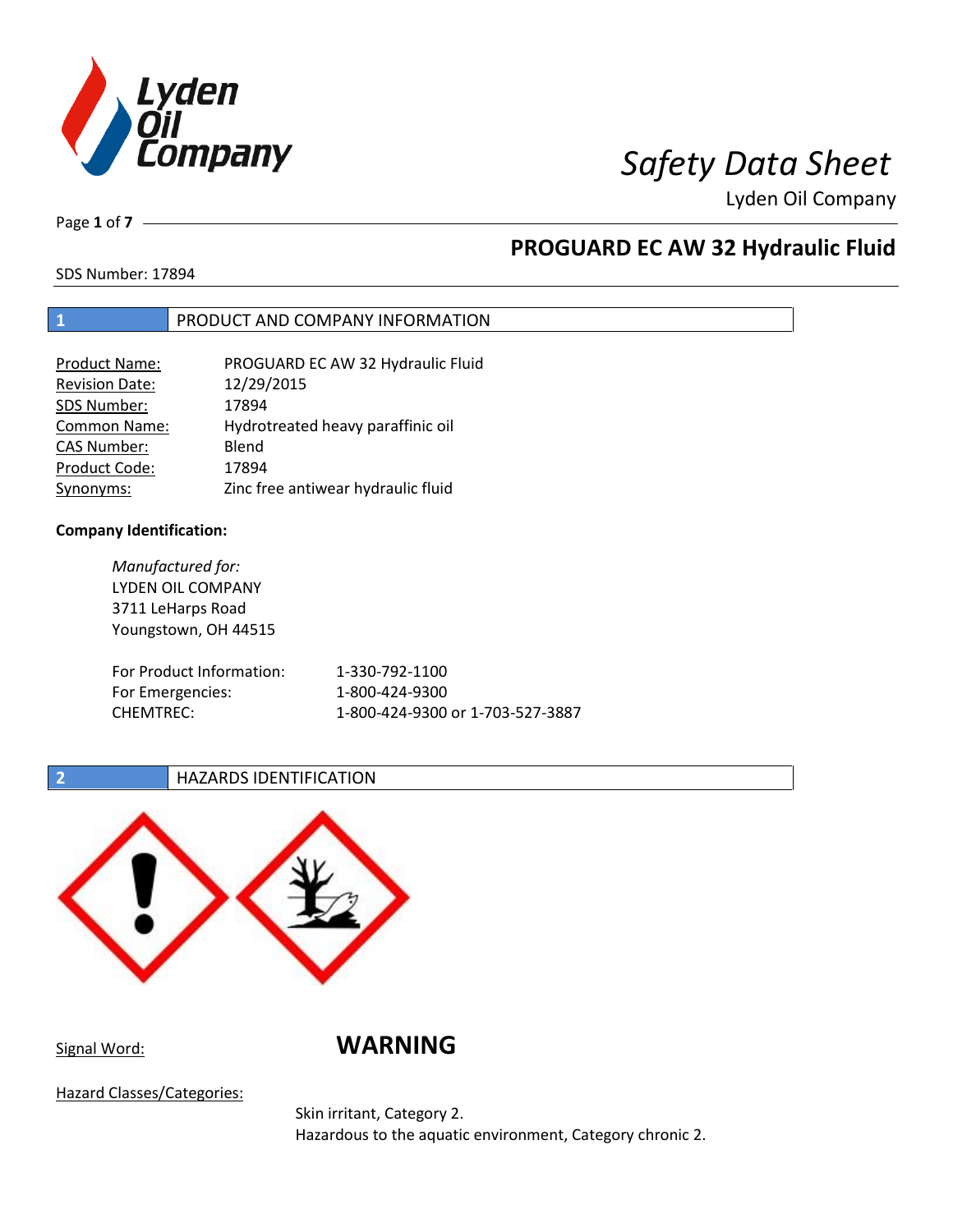

Page **2** of **7**

# **PROGUARD EC AW 32 Hydraulic Fluid**

| SDS Number: 17894 |  |
|-------------------|--|
|                   |  |

| Hazard Statement(s):       |                                                                       |
|----------------------------|-----------------------------------------------------------------------|
|                            | H315: Causes skin irritation.                                         |
|                            | H411: Toxic to aquatic life with long-lasting effects.                |
| Precaution Statement(s):   |                                                                       |
|                            | P101: If medical advice is needed, have product container or label at |
|                            | hand.                                                                 |
|                            | P102: Keep out of reach of children.                                  |
|                            | P103: Read label before use.                                          |
|                            | P302+352: IF ON SKIN: Wash with plenty of water                       |
|                            | P273: Avoid release to the environment.                               |
| Other Hazard Statement(s): |                                                                       |
|                            | Denasted slip september 2011 seuse devas titis en spellense           |

Repeated skin contact may cause dermatitis or an oil acne.

## **3** COMPOSITION / INFORMATION ON INGREDIENTS

Ingredients:

*Mixture of the substances listed below with nonhazardous additions.*

| <b>Chemical Name</b>                                      | <b>CAS Number</b> | Percentage |
|-----------------------------------------------------------|-------------------|------------|
| Distillates (petroleum), solvent-dewaxed heavy paraffinic | 64742-65-0        | >95        |
| Additives                                                 | N/A               |            |

*\*Any concentration shown as a range is to protect confidentiality or is due to batch variation.*

| $\overline{4}$                     | <b>FIRST AID MEASURES</b>                                                                                         |  |
|------------------------------------|-------------------------------------------------------------------------------------------------------------------|--|
| Description of First Aid Measures: |                                                                                                                   |  |
| Inhalation:                        | If symptoms develop, move victim to fresh air. If symptoms persist,<br>obtain medical attention.                  |  |
| Skin Contact:                      | Wash with soap and water. Remove contaminated clothing and wash<br>before reuse. Get medical attention if needed. |  |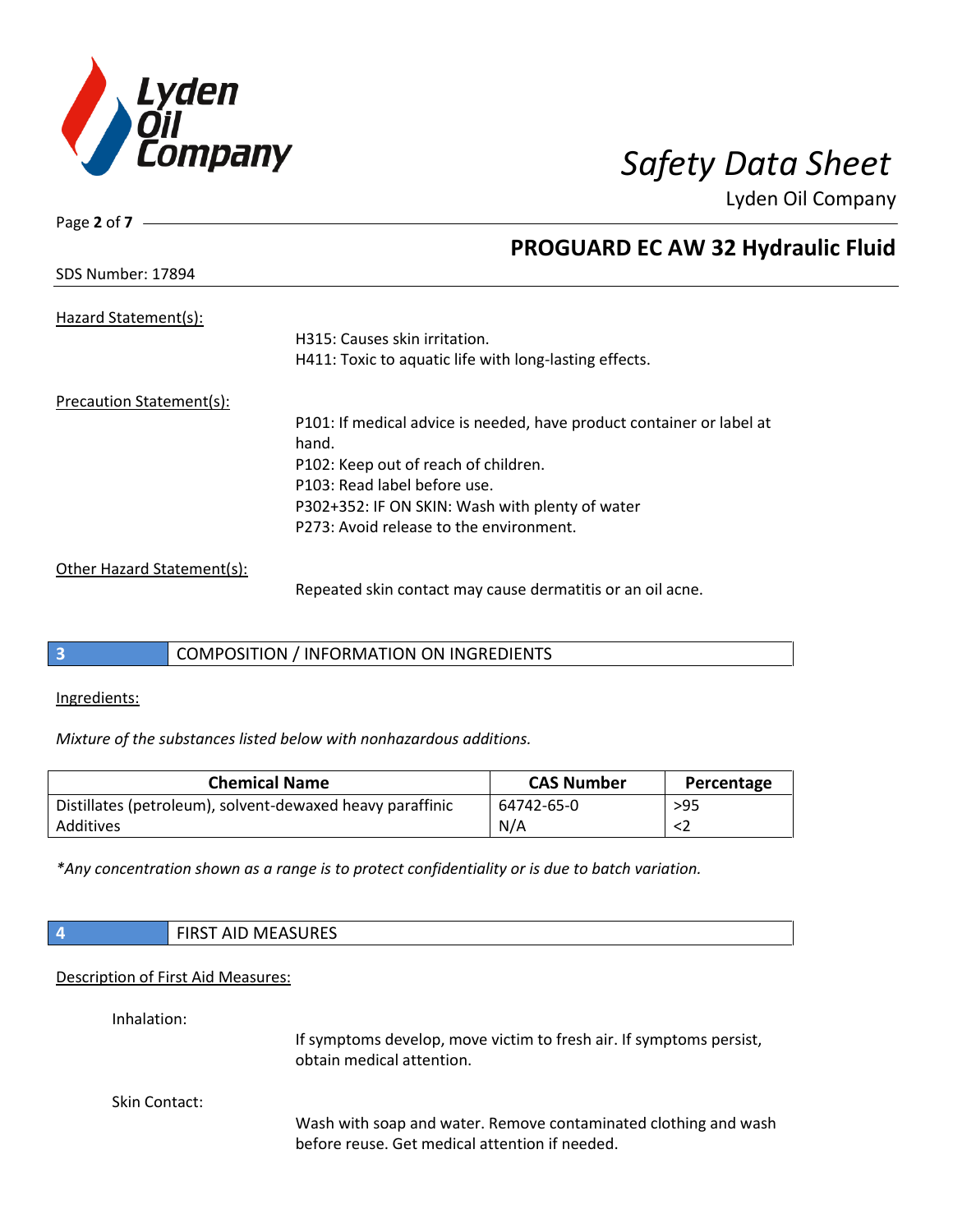

| Page 3 of $7 -$                               |                                                                                                                                                                                                   |
|-----------------------------------------------|---------------------------------------------------------------------------------------------------------------------------------------------------------------------------------------------------|
|                                               | <b>PROGUARD EC AW 32 Hydraulic Fluid</b>                                                                                                                                                          |
| SDS Number: 17894                             |                                                                                                                                                                                                   |
| Eye Contact:                                  | Rinse opened eye for several minutes under running water. If<br>symptoms persist, consult medical attention.                                                                                      |
| Ingestion:                                    | Rinse mouth with water. If symptoms develop, obtain medical<br>attention.                                                                                                                         |
| Symptoms and Effects, both acute and delayed: | No further relevent data available.                                                                                                                                                               |
| <b>Recommended Actions:</b>                   | Treat symptomatically. Call a doctor or poison<br>control center for guidance.                                                                                                                    |
| 5                                             | FIRE FIGHTING MEASURES                                                                                                                                                                            |
| Recommended Fire-Extinguishing Equipment:     | Use dry powder, foam, or carbon dioxide fire<br>extinguishers. Water may be ineffective in fighting<br>an oil fire unless used by experienced fire fighters.                                      |
| Possible Hazards During a Fire:               | Hazardous combustion products may include: A<br>complex mixture of airborne solid and liquid<br>particulates and gases (smoke). Carbon monoxide.<br>Unidentified organic and inorganic compounds. |
| <b>Recommendations to Firefighters:</b>       | No special measures required.                                                                                                                                                                     |
| 6                                             | ACCIDENTAL RELEASE MEASURES                                                                                                                                                                       |

Personal Precautions:

Avoid contact with skin, eyes, and clothing. Keep away from sources of ignition.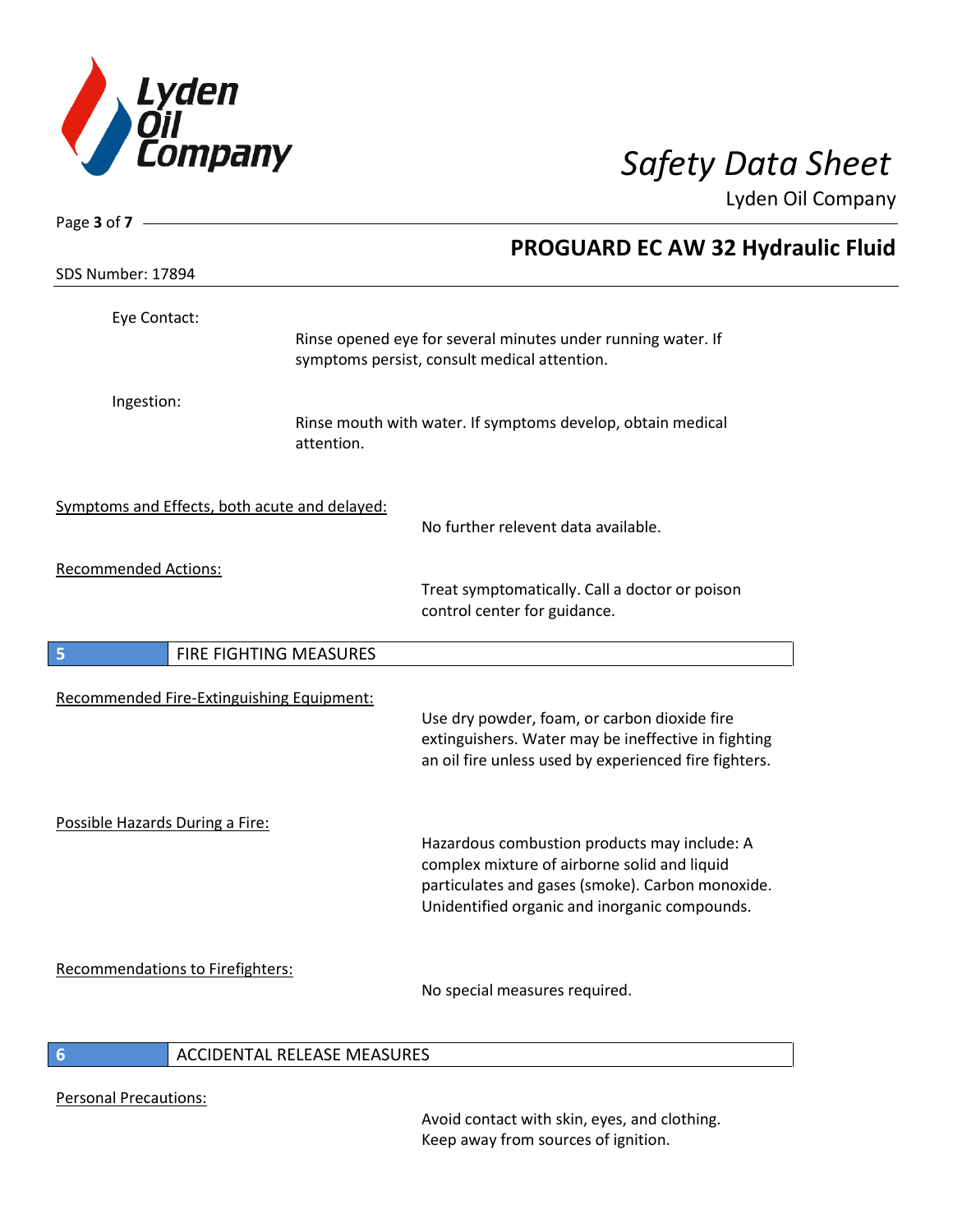

| Page 4 of $7 -$                   |                                                 |                                                                               |  |
|-----------------------------------|-------------------------------------------------|-------------------------------------------------------------------------------|--|
|                                   |                                                 | <b>PROGUARD EC AW 32 Hydraulic Fluid</b>                                      |  |
| SDS Number: 17894                 |                                                 |                                                                               |  |
| <b>Emergency Procedures:</b>      |                                                 | Contain spilled material, collect in suitable and                             |  |
|                                   |                                                 | properly labeled containers.                                                  |  |
|                                   |                                                 |                                                                               |  |
|                                   |                                                 |                                                                               |  |
| <b>Environmental Precautions:</b> |                                                 |                                                                               |  |
|                                   |                                                 | Do not allow to reach sewage system or any water                              |  |
|                                   |                                                 | course.                                                                       |  |
|                                   |                                                 | Do not allow to enter ground waters.                                          |  |
|                                   |                                                 |                                                                               |  |
| Cleanup Procedures:               |                                                 |                                                                               |  |
|                                   |                                                 | Pick up excess with inert absorbant material.                                 |  |
| $\overline{7}$                    | <b>HANDLING AND STORAGE</b>                     |                                                                               |  |
|                                   |                                                 |                                                                               |  |
| <b>Handling Precautions:</b>      |                                                 |                                                                               |  |
|                                   |                                                 | Handle with care and avoid spillage on the floor.                             |  |
|                                   |                                                 | Do not cut, weld, drill, grind, braze, or solder                              |  |
|                                   |                                                 | container.                                                                    |  |
|                                   |                                                 |                                                                               |  |
| <b>Storage Requirements:</b>      |                                                 |                                                                               |  |
|                                   |                                                 | Keep container tightly sealed.                                                |  |
|                                   |                                                 | Keep away from sources of ignition.                                           |  |
|                                   |                                                 |                                                                               |  |
|                                   |                                                 |                                                                               |  |
| $\boldsymbol{8}$                  | EXPOSURE CONTROLS / PERSONAL PROTECTION         |                                                                               |  |
|                                   |                                                 |                                                                               |  |
| <b>Exposure Limits:</b>           |                                                 |                                                                               |  |
|                                   |                                                 | -64742-65-0 Distillates (petroleum), solvent-dewaxed heavy paraffinic (>95%): |  |
|                                   |                                                 |                                                                               |  |
|                                   | ACGIH TLV - Long-term value: 5mg/m <sup>3</sup> |                                                                               |  |
|                                   | OSHA PEL - Long-term value: 5mg/m <sup>3</sup>  |                                                                               |  |
|                                   |                                                 |                                                                               |  |
| <b>Engineering Controls:</b>      |                                                 |                                                                               |  |
|                                   |                                                 | All ventilation should be designed in accordance                              |  |
|                                   |                                                 | with OSHA standard (29 CFR 1910.94).                                          |  |
|                                   |                                                 |                                                                               |  |
| Personal Protective Equipment:    |                                                 |                                                                               |  |
|                                   |                                                 | Wash hands before breaks and at the end of work.                              |  |
|                                   |                                                 | Use safety glasses and gloves.                                                |  |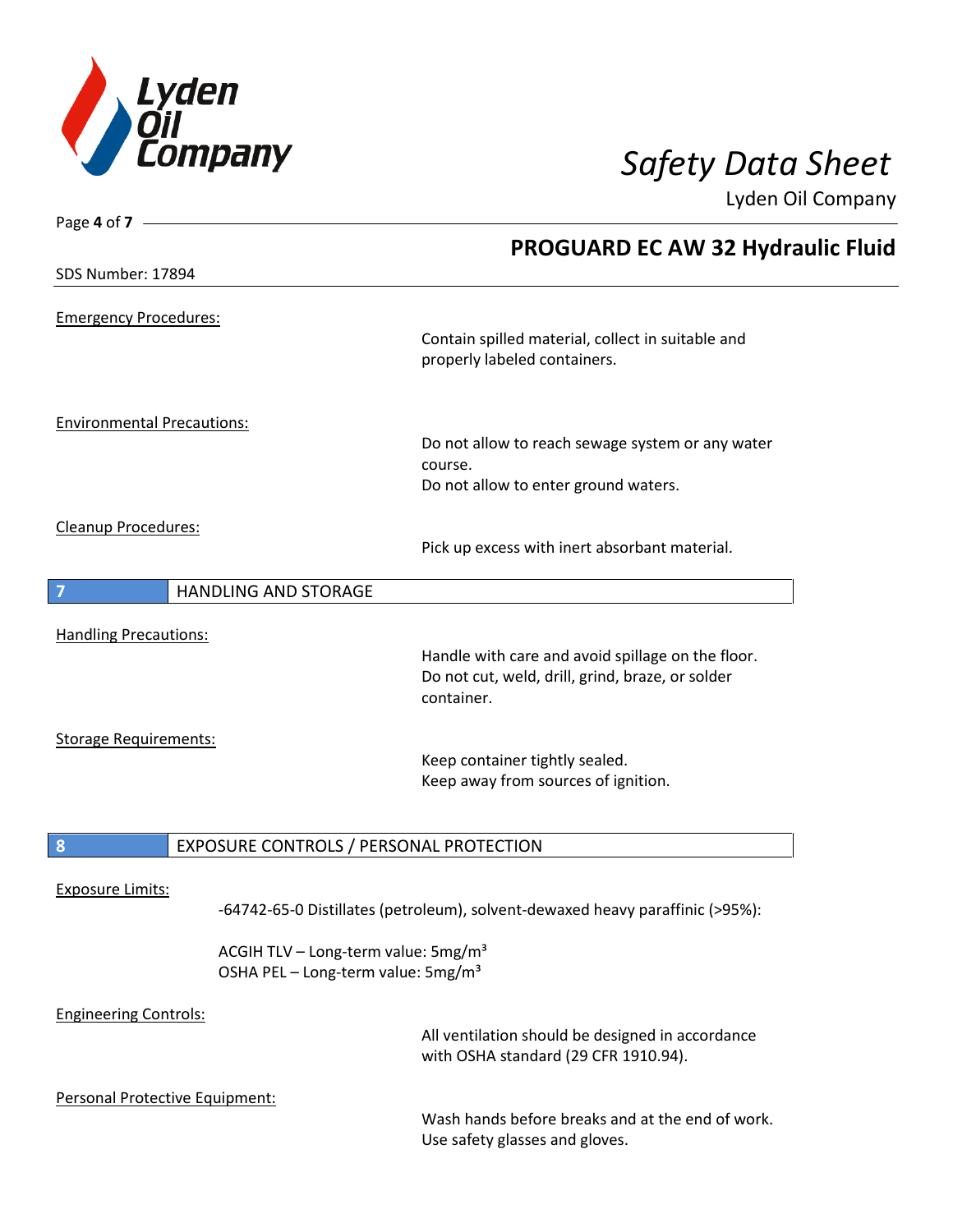

SDS Number: 17894

Page **5** of **7**

# **PROGUARD EC AW 32 Hydraulic Fluid**

## Color: Amber Physical State: Liquid Odor: Data not available Odor Threshold: Data not available pH: Data not available Melting Point: Case Communication Control Data not available Boiling Point:  $>425^{\circ}$  F Boiling Range: The Contract Contract Data not available Flash Point: 248.9° C / 480° F (PMCC method) Evaporation Rate: Data not available Flammability: Data not available Flammability Limits: Data not available

**9 PHYSICAL AND CHEMICAL PROPERTIES** 

| Data not available                          |
|---------------------------------------------|
| Data not available                          |
| 7.165 pounds per gallon at 60° F            |
| Insoluble in water                          |
| Data not available                          |
| Data not available                          |
| Data not available                          |
| 32 mm <sup>2</sup> /sec (kinematic at 40°C) |
|                                             |

| <b>10</b>                   | STABILITY AND REACTIVITY |                                                                  |
|-----------------------------|--------------------------|------------------------------------------------------------------|
| Stability:                  |                          | Stable under normal conditions.                                  |
| Reactivity:                 |                          | Not reactive under normal conditions.                            |
| <b>Conditions to Avoid:</b> |                          | Extreme temperature, sparks, open flame, and<br>direct sunlight. |
| <b>Hazardous Reactions:</b> |                          | No known hazardous reactions.                                    |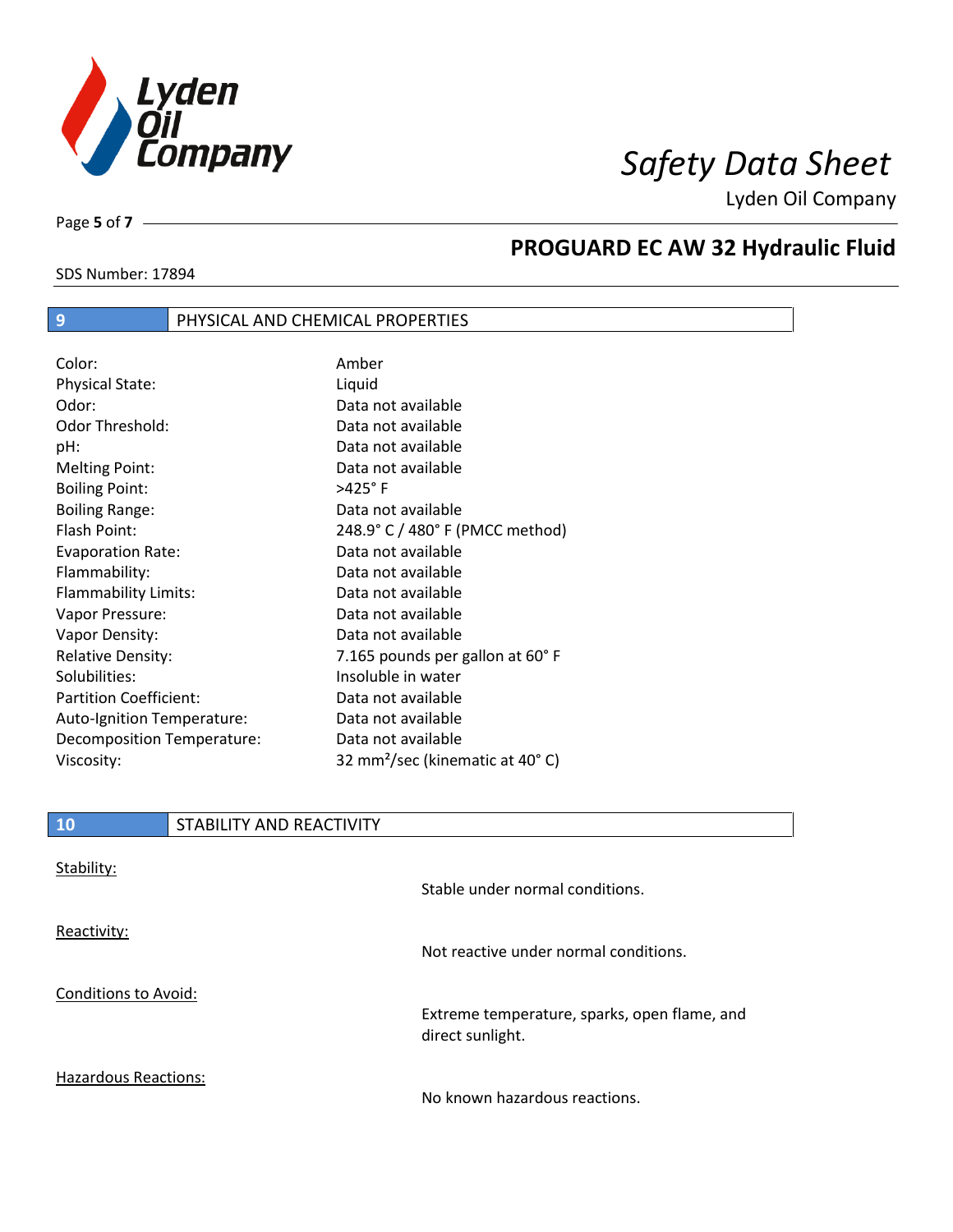

| Page 6 of $7 -$                             |                                                                         |
|---------------------------------------------|-------------------------------------------------------------------------|
|                                             | <b>PROGUARD EC AW 32 Hydraulic Fluid</b>                                |
| SDS Number: 17894                           |                                                                         |
| Incompatible Materials:                     |                                                                         |
|                                             | No further relevant information available.                              |
| <b>Decomposition Products:</b>              |                                                                         |
|                                             | Hazardous decomposition products are not<br>expected to form.           |
| <b>TOXICOLOGICAL INFORMATION</b><br>11      |                                                                         |
| Routes of Exposure:                         |                                                                         |
|                                             | Skin and eye contact are the primary routes of                          |
|                                             | exposure although exposure may occur following<br>accidental ingestion. |
| <b>Exposure Effects:</b>                    |                                                                         |
|                                             | Repeated skin contact may cause dermatitis or an<br>oil acne.           |
| <b>Measures of Toxicity:</b>                |                                                                         |
|                                             | No test data available.                                                 |
| Carcinogenic/Mutagenic Precautions:         |                                                                         |
|                                             | Non-carcinogenic and not expected to be<br>mutagentic.                  |
| 12<br><b>ECOLOGICAL INFORMATION</b>         |                                                                         |
| <b>Ecological Precautions:</b>              |                                                                         |
|                                             | Avoid exposing to the environment.                                      |
| <b>Ecological Effects:</b>                  |                                                                         |
|                                             | No specific environmental or aquatic data available.                    |
| <b>DISPOSAL CONSIDERATIONS</b><br><b>13</b> |                                                                         |
| Disposal Methods:                           |                                                                         |

Dispose of waste material in accordance with all local, state, and federal requirements.